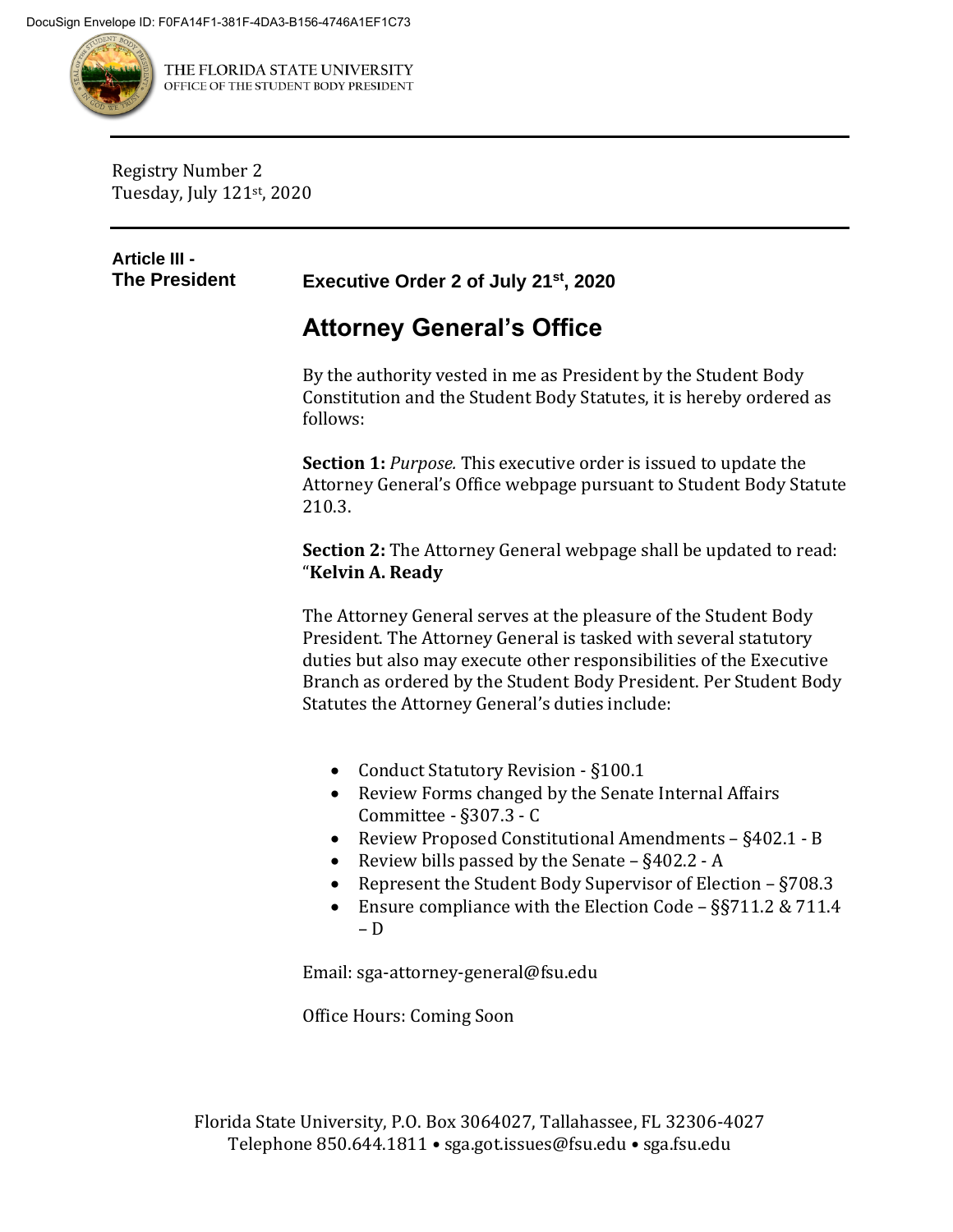

THE FLORIDA STATE UNIVERSITY OFFICE OF THE STUDENT BODY PRESIDENT

Attorney General Goals:

- 1. Form a taskforce to review the Student Body Election Code (§700).
- 2. Create and maintain a written manual for executing the duties of the Attorney General's Office.
- 3. Establish a permanent taskforce consisting of law students, and the Attorney General to review legislation in progress and advise the Senate on ways to ensure enforceability.

## **Seal of the Student Body Attorney General**

The Seal of the Student Body Attorney General was created by Executive Order 2 which stated: "That all books, papers, documents, and records in the Student Body Attorney General's Office, may be copied and certified under seal and the said Attorney General shall cause a seal to be made and provided for their office, with such device as the President of the Student Body shall approve.""

The Seal was designed to include Lady Justice, wearing a blindfold, carrying a sword and a set of scales. A common symbol on many courthouses in America. Lady Justice symbolizes "fair and equal administration of the law, without corruption, favor, greed, or prejudice".

"Lady Justice originates from the personification of Justice in Ancient Roman art known as Iustitia or Justitia after Latin: Iustitia, who is equivalent to the Greek goddesses Themis and Dike."

"The blindfold represents objectivity and impartiality, that justice should be meted out without fear or favor, regardless of money, wealth, or power."

"She holds scales to represent the weighing of evidence, evidence must be weighed on its own merit."

"The sword represents punishment, signifying that justice can be swift and final. She holds the sword below the scales to show that evidence weighted on its merit in a court of law come before punishment.""

**Section 4:** The webpage shall have two pictures. One showing the Attorney General's Picture which shall be emailed to the SGA webmaster by the Attorney General. The second picture being the Seal of the Student Body Attorney General which shall be emailed to the SGA webmaster as well.

Florida State University, P.O. Box 3064027, Tallahassee, FL 32306-4027 Telephone 850.644.1811 • sga.got.issues@fsu.edu • sga.fsu.edu